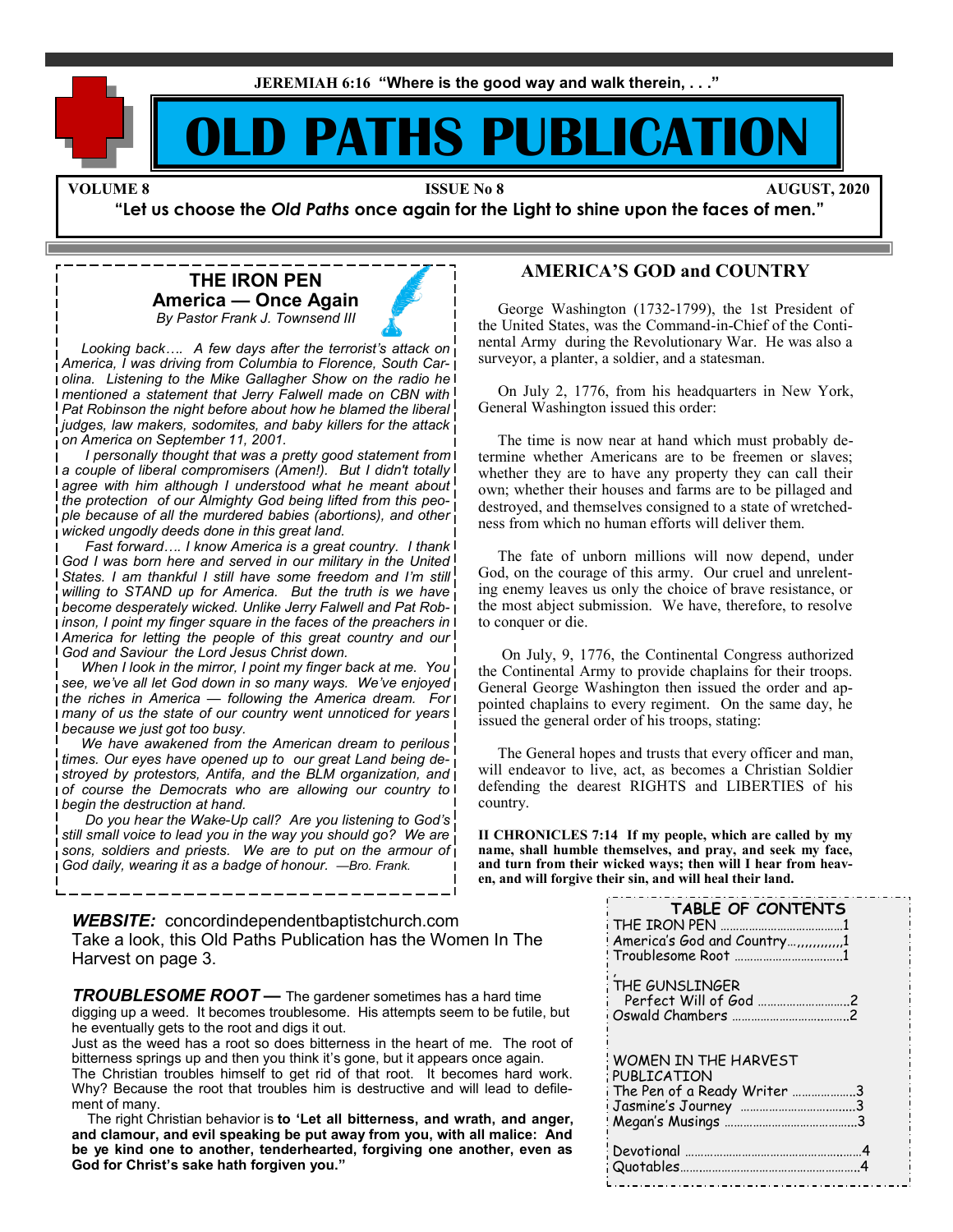

*The Gunslinger*

#### **PERFECT WILL OF GOD** *By Dr. Frank J. Townsend III*

**ROMANS 12: 1-2 "I beseech you therefore, brethren, by the mercies if God, that ye present your bodies a living sacrifice, acceptable unto God,** *which* **is your reasonable service. And be not conformed to this world: but be ye transformed by the renewing of your mind, that ye may prove what** *is* **that good and acceptable, and perfect, will of God."**

 We hear all about being in the will of God. I've even heard preachers say that they are in the PERFECT will of God, and I thank God that there are Christians who know and are settled in the fact they are in God's perfect will. Yet I have heard many people ask, "How do you know or how can I know God's perfect will for my life?"

 The answer is simple, but knowing the answer and doing what it is can be difficult at times for most Christians. The answer is presenting yourself to God as a living sacrifice.

 *I want to give you three things that I believe will help you to know the will of God for your life.*

 **1}.** First off, I think that the GOOD will of God is that ye must be born again. If you are struggling with yourself to find God's will for your life, you must first be sure you are saved. I believe that is the GOOD will of God in **"ROMANS 12:2b. For we know that God is not willing that any should perish.**" So #1 is to know you are saved. That is the GOOD will.

 **II CORINTHIANS 13:5 "Examine yourselves, whether ye be in the faith; prove your own selves. Know ye not your own selves, how that Jesus Christ is in you, except ye be reprobates?"**

 **2}.** Secondly, once you are in His GOOD WILL you must strive through the Spirit to be separated from the world, and the lusts thereof. **I CORIN-THIANS 6:19-20 "What? Know ye not that your body is the temple of the Holy Ghost** *which is* **in you, which ye have to God, and ye are not your own? For ye are bought with a price therefore glorify God in your body, and in your spirit, which are God's."** 

 **II CORINTHIANS 7:1 "Having therefore these promises, dearly beloved, let us cleanse ourselves from all filthiness of the flesh and spirit, perfecting holiness in the fear of God."**

 **I JOHN 3:3 "And every man that hath this hope in him purifieth himself, even as he is pure."**

 So #2, I believe, separation and sanctification is the ACCEPTABLE will of God.

 **3}.** Thirdly, I believe that the PERFECT will of God is for you to be serving. **I PETER 2:9 "But ye are a chosen generation, a royal priesthood, and holy nation, a peculiar people; that ye should shew forth the praises of him who have called you out of darkness into his marvelous light."**

 **I CORINTHIANS 3:9, 14. "For we are labourers together with God: ye are God's husbandry, ye are God's building."** Verse 14 **"If any man's work abide which he hath built thereupon, he shall receive a reward."**

So #3, we are to be serving.

**Let's recap:** 1. Good will (saved).

2. Acceptable will (separated).

3. Perfect will (serving).

 In order to do any one of these things we must present our bodies a living sacrifice, (repentance) unto God.

 This was a four hour message, so naturally I do NOT have room here for all of it, just the highlights.

 We have some saved and separated, but not serving. We have some separated and serving, but not saved. We have some saved and serving, but not separated. We need to be saved, separated, and serving, that we might be in His good, acceptable, and perfect will, but first comes sacrifices.

Are you in God's good, acceptable, and perfect will? *—Bro. Frank.*



#### **HOLD TO GOD'S UNCHANGING HAND Written by Jennie Wilson Composed By F. L. Eiland Copyright, By Quartet Music Co.**

Time is filled with transition, Naught of earth unmoved can stand. Build your hope in things eternal, Hold to God's unchanging hand!

Trust in Him who will not leave you, Whatsoever, years many bring. If by earthly friends forsaken, Still more closely to Him cling!

Covet not his world's vain riches, That so rapidly decay. Seek to gain the heav'nly treasures, They will never pass away!

**CHORUS** Hold——to God's unchanging hand! Hold to God's unchanging hand! Hold to His hand. Hold to His hand.

D. S.—Build your hope on things eternal, Hold to God's unchanging Hand!

#### **OSWALD CHAMBERS**

I have to account to God for the way in which I rule my body under His domination. Paul said he did not frustrate the grace of God make it to no effect.

The grace of God is absolute, the salvation of Jesus is perfect. It is done forever. I am not being saved, I am saved. Salvation is as eternal as God's throne, the thing for me to do is to work out what God works in.

**"Work out your own salvation"** I am responsible for doing it. It means that I have to manifest in this body the life of the Lord Jesus, not mystically, but really and emphatically.

"I keep under my body, and bring it into subjection." Every saint can have his body under absolute control for God. God has made us to have government over all the temple of the Holy Ghost, over imagination and affections. We are responsible for these, and we must never give way to inordinate affections.

Most of us are much sterner with others than we are in regard to ourselves; we make excuses for things in ourselves whilst we condemn in others things to which we are not naturally inclined.

#### **"I beseech you,"** says Paul, **"present your bodies a living sacrifice."**

*The point to decide is this:* 

"Do I agree with my Lord and Master that my body shall be His temple?"

If so, then for me the whole of the law for the body is summed up in this revelation, that my body is the temple of the Holy Ghost.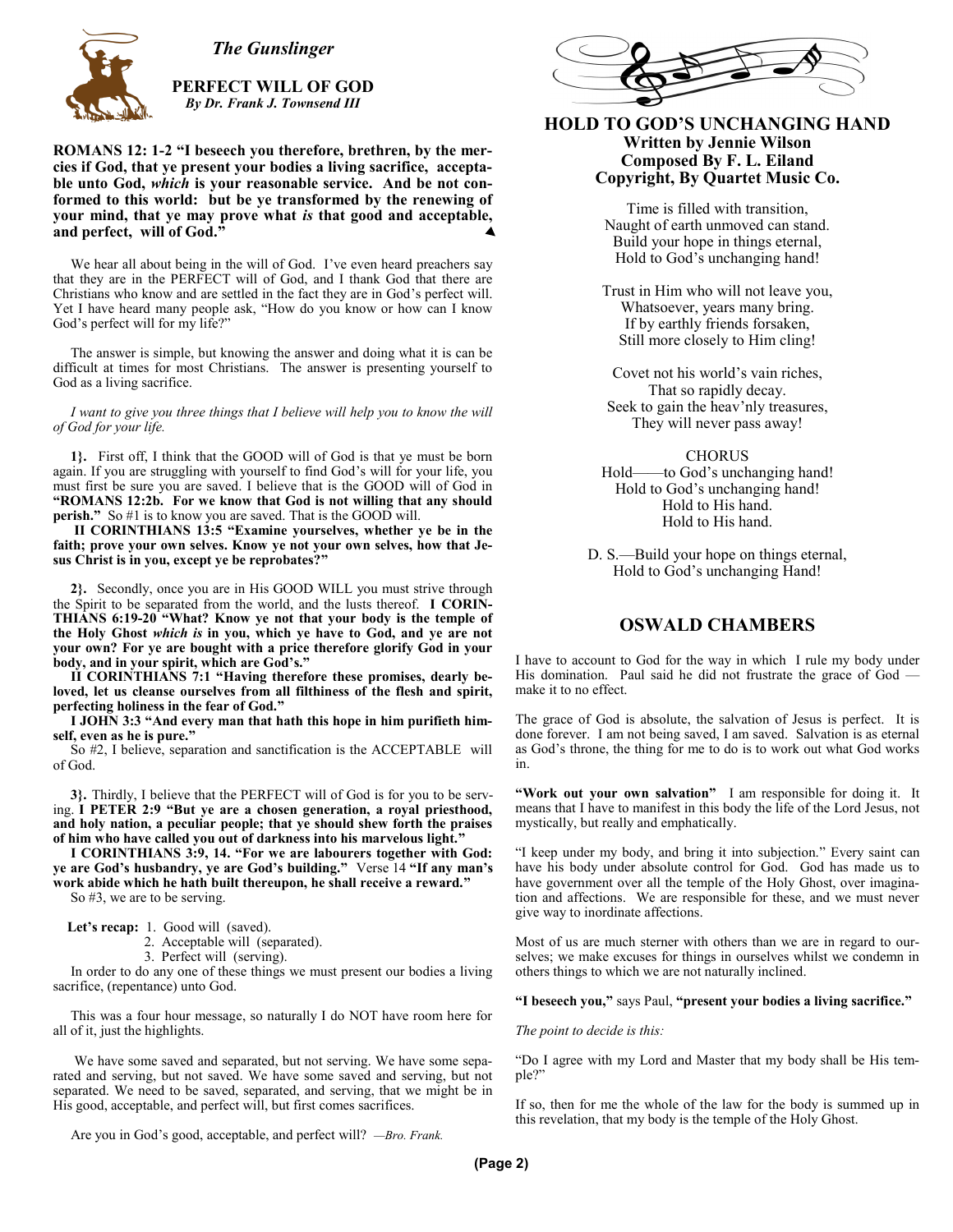#### **WOMEN IN THE HARVEST**

 The publication began back in October of 1998. I founded this publication, hoping to be an encouragement to women in the harvest. *—Sis. Linda.*

 A fire in the church printing shop (the Concord Baptist Church Printing Ministry) destroyed much of my writings, gospel tracts, books, and poetry. Now we have a new print shop. Thankful!

 Our youngest adopted daughter, Jasmine is seventeen and a senior. Megan is twenty-four and Katie will be twenty-three in September. Both Megan and Jasmine lives with us. Our biological son, Frank, and daughter, Tabatha are in their forties. It's hard to fathom how much time has gone by.

 I am sixty-nine and hope to write for Him until I go to be with the Lord, but if the Dementia interferes with that then so be it. Until then, Lord willing, Women In The Harvest has found a spot on Page 3 of the Old Paths Publication. I am so excited! We are back on the printed page. *— Sis. Linda.*

#### **THE PEN OF A READY WRITER By Mrs. Linda K. Townsend**



#### **THE SUNFLOWER**

The golden sunflower tends to turns its face towards the sun. Somehow it radiates happiness and brings a smile to our faces….

 I saw a field of sunflowers the other day and I got so excited. I mean I really got excited! My heart immediately filled with joy.

 How much more, then, should God's children turn towards the Son? We should be excited in our Christian walk. He gives us peace of mind, joy, happiness, and so much more even when we seem to be tested above measure. God encourages us along — moment by moment. We should radiate His goodness.

 God is my best encourager. He also uses other people to encourage me. An example is when I posted on Facebook about the sunflower. In the comments folks sent me pictures of sunflowers. That simply encouraged my day.

 A little later in the day Sushannah (Jasmine) came home from working with her dad.

She said, "Here mom".

 It was a hand written paper entitled The Small But Mighty. Her article is on this page. Encouraging! Yes, and a blessing to me. —*Sis. Linda.*

> *The happy sunflower is like no other, And tends to put a smile on our faces. It might be in a glass vase on the table, Or growing in a field, or other places. —Linda K. Townsend 8/7/2020*

We are given an admonishment in God's word to walk as children of light. Yet oftentimes we struggle along trying to discern what to do **"Proving what is acceptable unto the Lord". EPHESIANS 5:10.**

 **If we live in the Spirit, let us also walk in the Spirit.** (Taken from **Galatians 5:25**).

*Until next time…* 

**PSALM 45:1** 

**My hearts is inditing a good matter: I speak of the things which I have made touching the king: My tongue is the pen of a ready writer.** 



#### **DELIGHT IN THE SCRIPTURES** *By Jasmine Townsend*

### **THE SMALL BUT MIGHTY**

**I** hope to captivate the attention of the young and old who read DELIGHT IN **!** THE SCRIPTURES, a short article written here in the WOMEN IN THE HAR-VEST. Let's take a look at David and Goliath, two men in the Holy Bible. Their story is found in **I SAMUEL CHAPTER 17.** 

David was the youngest of eight children. He was an Israelite. Goliath was a giant of the Philistines. The Israelites and the Philistines went out to battle. Goliath wanted to prove how strong he was. Although David was young and small God helped him to kill a lion and a bear.

At the battle of David and Goliath, Goliath belittled David by the way he! looked. While Goliath was dressed with armor David only had a bag with a sling  $\cdot$ and a stone. David ran towards Goliath, took out his sling and stone and slang it. and hit Goliath in his forehead. The stone sunk into his forehead and he fell upon his face to the earth.

David stood upon Goliath and took Goliath's sword and slew him and cut off. his head. When the Philistines saw that Goliath was dead, they fled. The men of Israel pursued the Philistines until they came out of the valley of Ekron. David took the head of Goliath and brought it to Jerusalem. Then he returned unto: Saul and he took David in as his own son.

Later on, David eventually became king…. *—Jasmine Townsend.*

*Although you may be small, And not feel mighty at all; You can stand strong and tall, If God doesn't let you fall. —Linda K. Townsend*

#### **MEGAN'S MUSINGS** *By Megan E. Townsend*

When my mom told me Pastor Allen had gone to be with the Lord, I was sad. But then I thought about him being in heaven with

Pastor Randall, it made me happy. Dad and mom said I talk a lot, and I do. I think a lot too. So dad said let's call your article Megan's Musings. I asked mom what musings meant?

 Muse is a noun. A period of reflection. Muse can be an Adjective characterized by reflection or deep thought. I liked that!

 I guess I was in deep thought about Pastor Sammy Allen. I met him at about nine years old around the time I was adopted. My sister was adopted at the same time. Jasmine was adopted before we came to be with my parents.

Musing some more….. I like that word. I thought of a story about how when I was at Faith Baptist Camp in Georgia. I remember I was running through the church. Pastor Allen asked me what are you doing girl? I said, "I am running." He was nice to me. I did learn to stop running in church. I loved him and his preaching.

 My mom helped me with some on my article, but not much. I wanted to do it myself and try to figure out what to say. *—Megan E. Townsend* 

#### **STAND UP, STAND UP FOR JESUS YE SOLDIERS OF THE CROSS….**

 *America is in dire straights. We are watching our country fall from a God fearing country into what is considered the "new norm" for America. Things have changed! People have changed! One thing that hasn't changed is that God is still on the throne. He knows all about it! Fear is being spread across our great land. People are concerned about the grocery store shelves being empty. It makes me think of Verse 3 in PSALM 37,* **"Trust in the LORD, and do good; so shalt thou dwell in the land, and verily thou shalt be fed."**  *What are we to do? Trust in God!*

We watch the world churn, and businesses burn. Are we to be complacent and stand *back and do nothing? We do have the power to help make the needed changes in America. How? There is POWER in prayer. We can kneel on bended knees to make our petitions known unto God.* 

 *The American flag (Old Glory) and the National Anthem are worth standing for. Our freedom has been fought for in the past and also the present. However, what does the future hold? God knows! We don't just give up on America — we continue to fight for freedom. Prayer warriors are needed more than ever.* 

 *We the people must take a stand for the Lord Jesus Christ. God is our protector and defender, deliverer...in these perilous times. Although our country is going through troublesome times we can lean on Him. PSALM 46:1 is a reminder of trust. —Sis. Linda.*

#### **God** *is* **our refuge and strength, a very present help in trouble.**